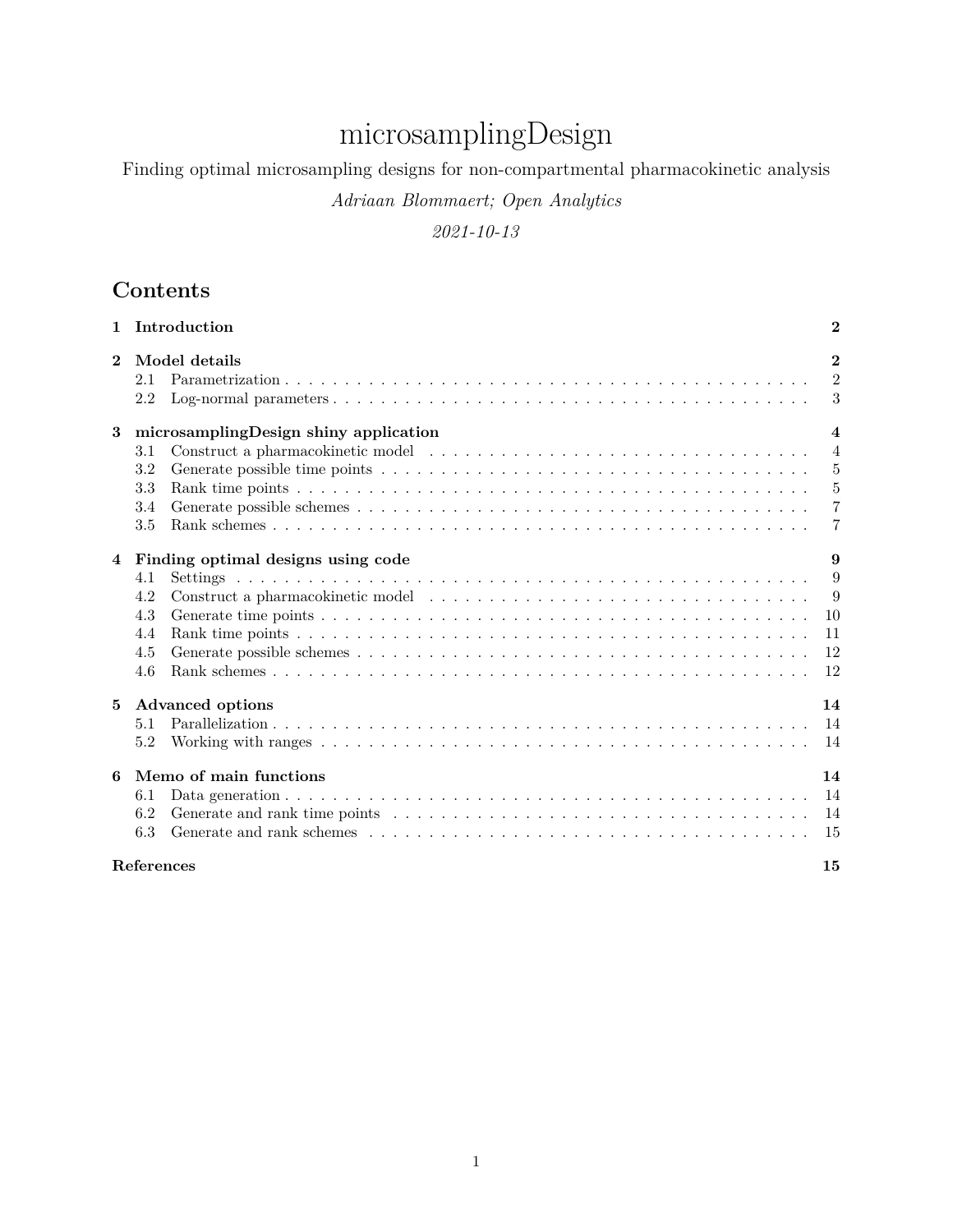# **1 Introduction**

Microsampling, a novel blood sampling technique allows multiple blood samples to be taken per animal, reducing the number of animals required for pharmacokinetic-pharmacodynamic studies (Chapman et al. (2014)). Using sparce designs can in addition, avoid unnecessary sampling of these animals, provided an appropriate choice of sample times per animals is made. The microsamplingDesign package implements a general simulation methodology to find optimal sparse microsampling schemes aimed at non-compartmental pharmacokinetic analysis (algorithm III in Barnett et al. (2017)). This methodology consist of (1) specifying a pharmacokinetic model including variability among animals; (2) generating possible sampling times; (3) evaluating performance of each time point choice on simulated data; (4) generating possible schemes given a time point choice and additional constraints and finally (5) evaluating scheme perfomance on simulated data. The default settings differ from (Barnett et al. (2017))) in the default pharmacokinetic model used and the parameterization of variability among animals (see next section). A shiny web application is included, which guides users from model parametrization to optimal microsampling scheme.

#### **2 Model details**

A two compartmental oral dosing pharamcokinetic model (Gabrielsson and Weiner (2001)) is assumed:

$$
\frac{dD_g}{dt} = -k_a \cdot D_g
$$
  

$$
V_c \frac{dC}{dt} = F \cdot k_a \cdot D_g - C \cdot C - C \cdot l_d \cdot C + C \cdot l_d \cdot C_t
$$
  

$$
V_t \frac{dC_t}{dt} = C \cdot l_d \cdot C - C \cdot l_d \cdot C_t
$$

A dose of a substance  $(D_q)$  is administered to the gut, than graduadely absorbed into a central compartment leading to a increased concentration in the plasma (*C*). Where it can either be excreted or exchanged with a second peripheral compartment, the peripheral tissues, where the compound has a distinct concentration  $(C<sub>t</sub>)$  in time, depending on the rate of exchange with the central compartment. We do not assume any excretion from the peripheral compartment.

Substance absorption and clearance are by default assumed to be capacity dependent (Michaelis-Menten kinetics):

$$
k_a = \frac{V_{a,max}}{\kappa_{a,m} + D_g}
$$

$$
Cl = \frac{V_{e,max}}{\kappa_{e,m} + C}
$$

We also leave the option open for one or both of these parameters to be constant.

For details see (Gabrielsson and Weiner (2001)).

#### **2.1 Parametrization**

- *k<sup>a</sup>* is the absorption rate per unit of dose.
- $V_c$  is the volume of the central compartment (plasma)
- $V_t$  is the volume of the peripheral compartment (tissue)
- *F* bioavailability, the fraction of the dose that reaches the systemic circulation intact (dimensionless)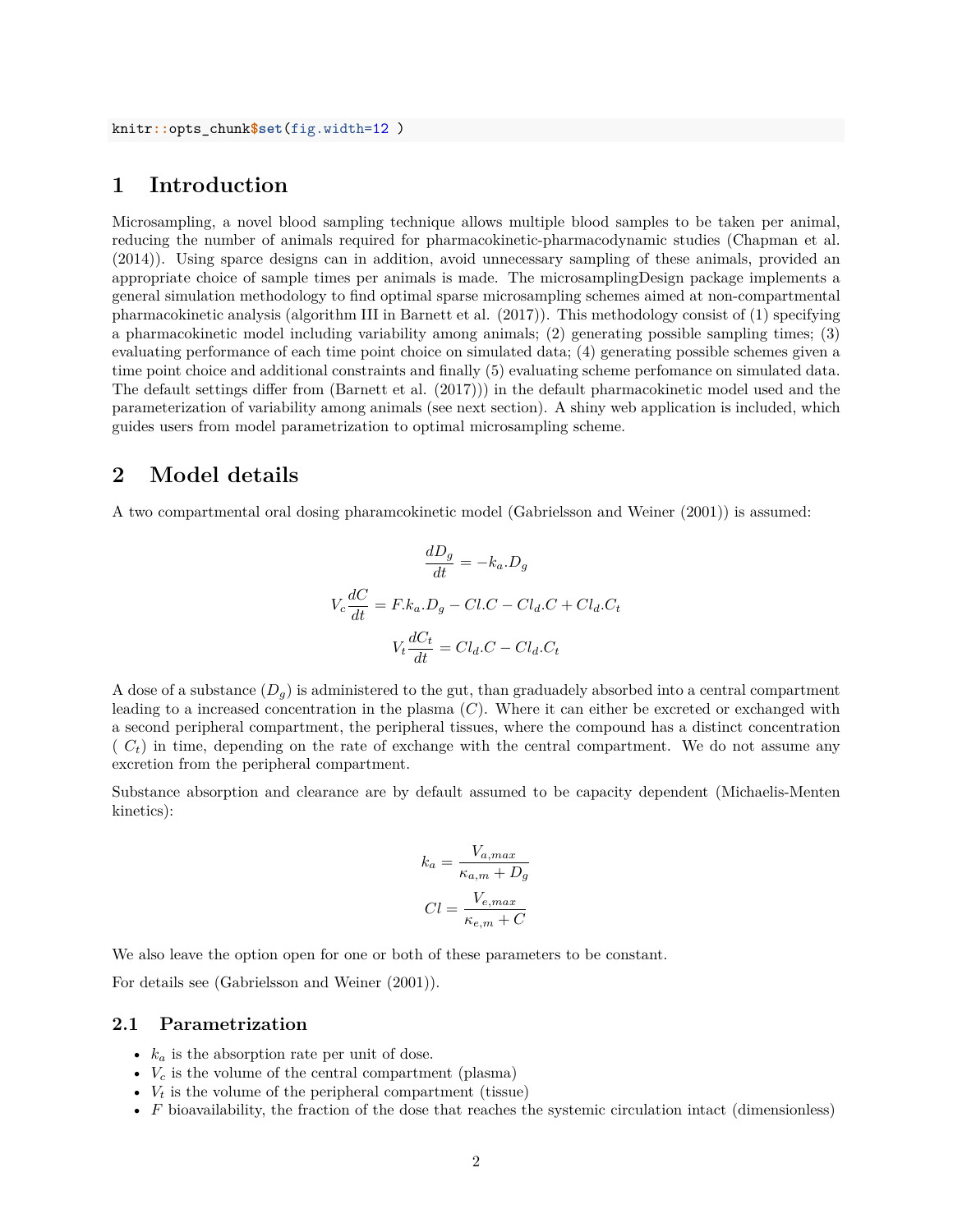- *Cl* is the elimination rate from the central compartment (assumed the only spot where elimination occurs); in volume per time, related to the elimination rate in dose: ( $k_e = \frac{Cl}{V_c}$ )
- *Cl<sup>d</sup>* is the distribution parameter between central and peripheral compartment; expressed in volume per time unit. It related to rates:  $Cl_d = \frac{k_{ct}}{V_c} = \frac{k_{tc}}{V_t}$ ; with  $k_{ct}$  the rate from central to tissue (dose per time unit) , and *ktc* the rate from tissue to central compartment.
- $V_{a,max}$  is the maximum absorption rate (absolute rate is rate per dose x dose)
- $\kappa_{a,m}$  is the Michaelis-Menten constant for absorption
- $V_{e,max}$  is the maximum clearance rate (absolute rate is rate per concentration x concentration)
- *κe,m* is the Michaelis-Menten constant for clearance.

#### **2.2 Log-normal parameters**

Individual animals are assumed to have the same underlying model, with different parameters simulated from an underlying log-normal distribution parametrized in terms of the mean and the coefficient of variation.

we assume a random variable X to be log-normally distributed with parameters  $\mu$  and  $\sigma$ :

$$
X = \exp\left(\mu + \sigma Z\right)
$$

with  $Z$  a standard normal variable.

Now, we want to extract  $\mu$  and  $\sigma$  from and coefficient of variation  $(CV = sd(X)/E(X))$  of the original scale. we can use the relation for the mean:

$$
E(X) = \exp\left(\mu + \frac{\sigma^2}{2}\right)
$$

and the relation for the coefficient of variation:

$$
CV(X) = \sqrt{\exp \sigma^2 - 1}
$$

Therefore:

$$
\sigma = \sqrt{ln(CV^2 + 1)}
$$

and

$$
\mu = \ln\left(E(X)\right) - \frac{\sigma^2}{2}
$$

For the multivariate log-normal distribution, we use a the same approach per variable and can simulate a random vector:

$$
\boldsymbol{X}=\exp\left(\boldsymbol{\mu}+Z\boldsymbol{\sigma}^T\right)
$$

with  $Z \sim \mathcal{N}(\mathbf{0}, \Sigma)$  and  $\Sigma$  a specified correlation matrix. More information see (Halliwell (2015))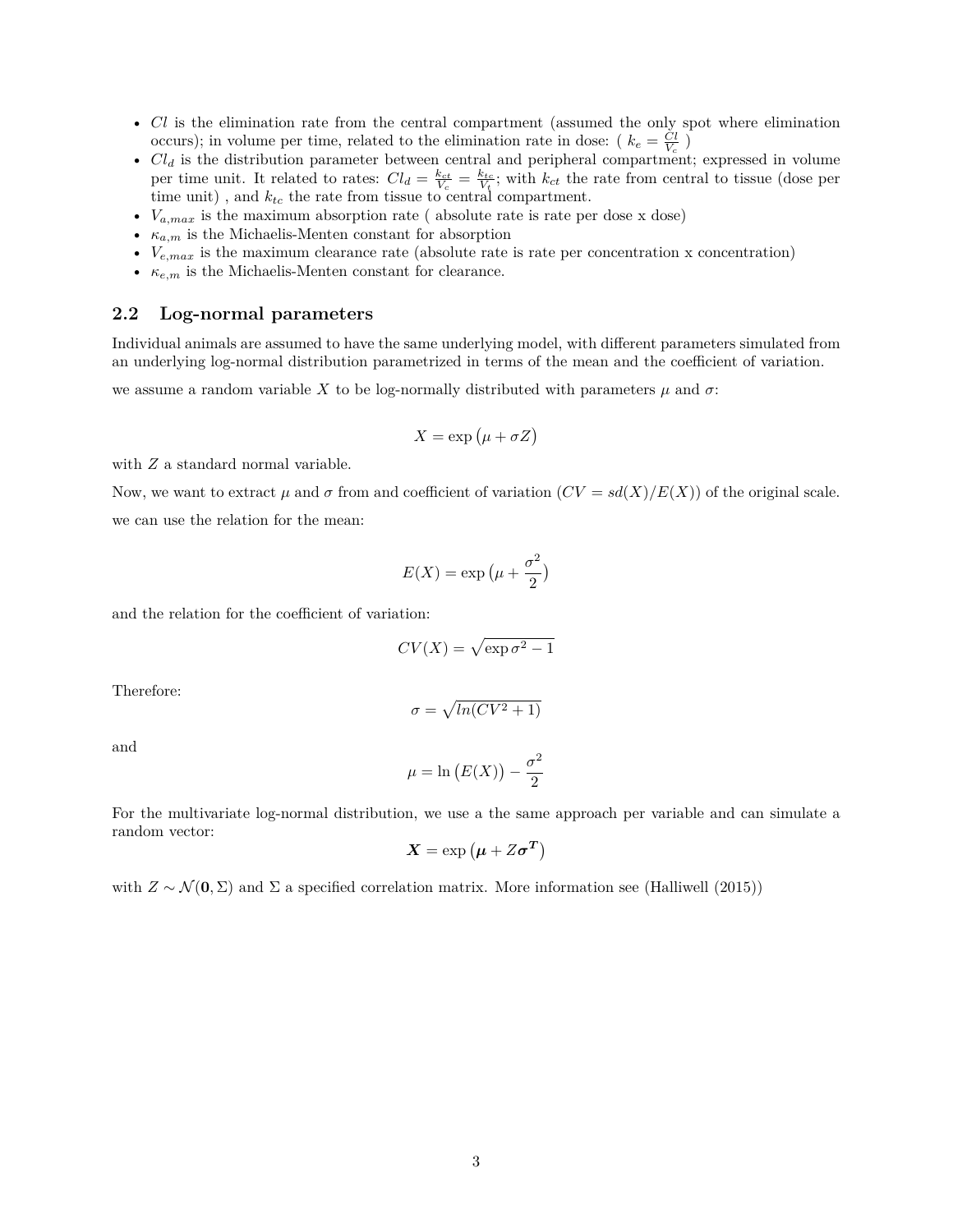| Pk model<br>Comfruct Picmodel<br>Time points                                   | Data input                                                                                                                                                                                                                                                                                                                                                                                                                                                                                             | Click to change<br>paramoter<br>$\top$<br>E:                                                                                                                                    |                                                                 |                                                                                                                                                                                                                                                                                                                                                                                                                                                            |                                                                                                         |
|--------------------------------------------------------------------------------|--------------------------------------------------------------------------------------------------------------------------------------------------------------------------------------------------------------------------------------------------------------------------------------------------------------------------------------------------------------------------------------------------------------------------------------------------------------------------------------------------------|---------------------------------------------------------------------------------------------------------------------------------------------------------------------------------|-----------------------------------------------------------------|------------------------------------------------------------------------------------------------------------------------------------------------------------------------------------------------------------------------------------------------------------------------------------------------------------------------------------------------------------------------------------------------------------------------------------------------------------|---------------------------------------------------------------------------------------------------------|
|                                                                                |                                                                                                                                                                                                                                                                                                                                                                                                                                                                                                        |                                                                                                                                                                                 |                                                                 |                                                                                                                                                                                                                                                                                                                                                                                                                                                            |                                                                                                         |
| Generate possible time points                                                  | Model parameters<br>Show 10 cntries<br>paramotor<br>E                                                                                                                                                                                                                                                                                                                                                                                                                                                  | $\overline{2}$<br>volumaPlasma<br>$\mathbf{3}$<br>Cld<br>4<br>volumeTissue<br>$\overline{5}$<br><b>VmaxAbscrption</b><br>kappaMMAbsorpton<br>$\overline{a}$<br>KaConstant<br>-7 | value coeffVariation<br>1.00<br>10.00<br>15:00<br>15.00<br>5.00 | explanation<br>0.00 bloavallability<br>0.20 volume of the central compartment (plasma).<br>0.20 distribution parameter between central and peripheral Compartment expressed in volu<br>0.20 volume of the peripheral compartment (fissue)<br>0.20 maximum absorption rate (absolute rate is rate per dose x dose)<br>0.20 Michaells-Menten constant for absorption<br>0.20 constant absorption rate per unit of dose (overrides Micheal's-Menten kinetics) | $\frac{V_{\text{abs}}}{V_{\text{loss}}+D}$<br>$k_1 + l_2$                                               |
| Renktime points<br><b>Schemes</b><br>Cenerale possible schemes<br>Rank schomas | volumePlasma<br>$\mathbf{2}$<br>$\overline{3}$<br><b>Cid</b><br>valumeTissue.<br>×<br><b>VmaxAbsorption</b><br>5.                                                                                                                                                                                                                                                                                                                                                                                      | 8<br>VmaxClearance<br>kappaMMClearance<br>э<br>10<br>CIConstant                                                                                                                 | 30.00<br>0.25                                                   | 0.20 maximum clearance rate (absolute rate is rate per concentration x<br>0.20 concentration)<br>0.20 constant clearance rate   overrides Michealis-Menten Kinetics )<br>Close                                                                                                                                                                                                                                                                             | $W_{\text{max}}$<br>$mV_{\text{av}}/2$<br><b>MM Kun</b>                                                 |
|                                                                                | kappaMMAbsorption<br>6 <sup>°</sup><br>$\mathbb{Z}$<br>KaConstant<br>$\alpha$<br><b>VmaxClearance</b><br><b>AuppaMMC/asrance</b><br>$\mathbf{g}$<br>10<br><b>CiConstant</b><br>Showing 1 to 10 of 10 onlying<br>F Modify parameters<br>Dosing info<br>time dose<br>0.00<br>2.50<br>т<br>$\overline{z}$<br>0.00<br>0.00<br>0.00<br>$\mathbf{s}$<br>0.00<br>0.00<br>0.00<br>$\mathbf{d}$<br>5<br>0.00<br>0.00<br>6<br>0.00<br>0.00<br>7 <sub>z</sub><br>0.00<br>0.00<br><b>o</b> Generals example curves |                                                                                                                                                                                 | 25<br>30 <sub>1</sub><br>0.25<br><b>Previous</b>                | 0.2<br>may.<br>0.2 <sub>1</sub><br>и<br>0.2<br>$\alpha$<br>02<br>concentration (C)<br>0.2<br>Simulate example data<br>$ 1\rangle$<br>Next<br>Profitus of Individual samples from Industrian vehicles:<br>any a fine sumples been for illustration model julow computations.<br>Click on Generate example curves                                                                                                                                            | $100 - \frac{V_{\text{eff}}}{V_{\text{eff}}}$<br>$\mathbf{v}_{\rm{air}}$<br>$W_{\text{max}}/2$<br>m < 1 |

Figure 1: Construct a PK model

# **3 microsamplingDesign shiny application**

Before diving into the R code of the microsamplingDesign package, we give a more intuitive introduction to the methodology using the included shiny application. In a local R session we can start the application:

```
library( microsamplingDesign )
runMicrosamplingDesignApp( installDependencies = TRUE )
```
The first time you want to run the application, use *installDependencies = TRUE* to automatically install the additional R-package required for this shiny application in addition to the microsamplingDesign package dependencies.

# **3.1 Construct a pharmacokinetic model**

Start the application by constructing a pharacokinetic model.

Example parameters are shown on start up. To modify these parameters click on **Modify parameters** and a spreadsheet is displayed allowing modifying parameter values and their coefficient of variation (see Figure 1).

Next include dosing information by filling out one or several lines, click on **Generate example curves** to check simulated time-concentration curves (see Figure 2).

One can adapt the scale of the graphs by clicking on **Graphical settings**.

Note that the pharmacokinetic model in the application does not contain any measurement error.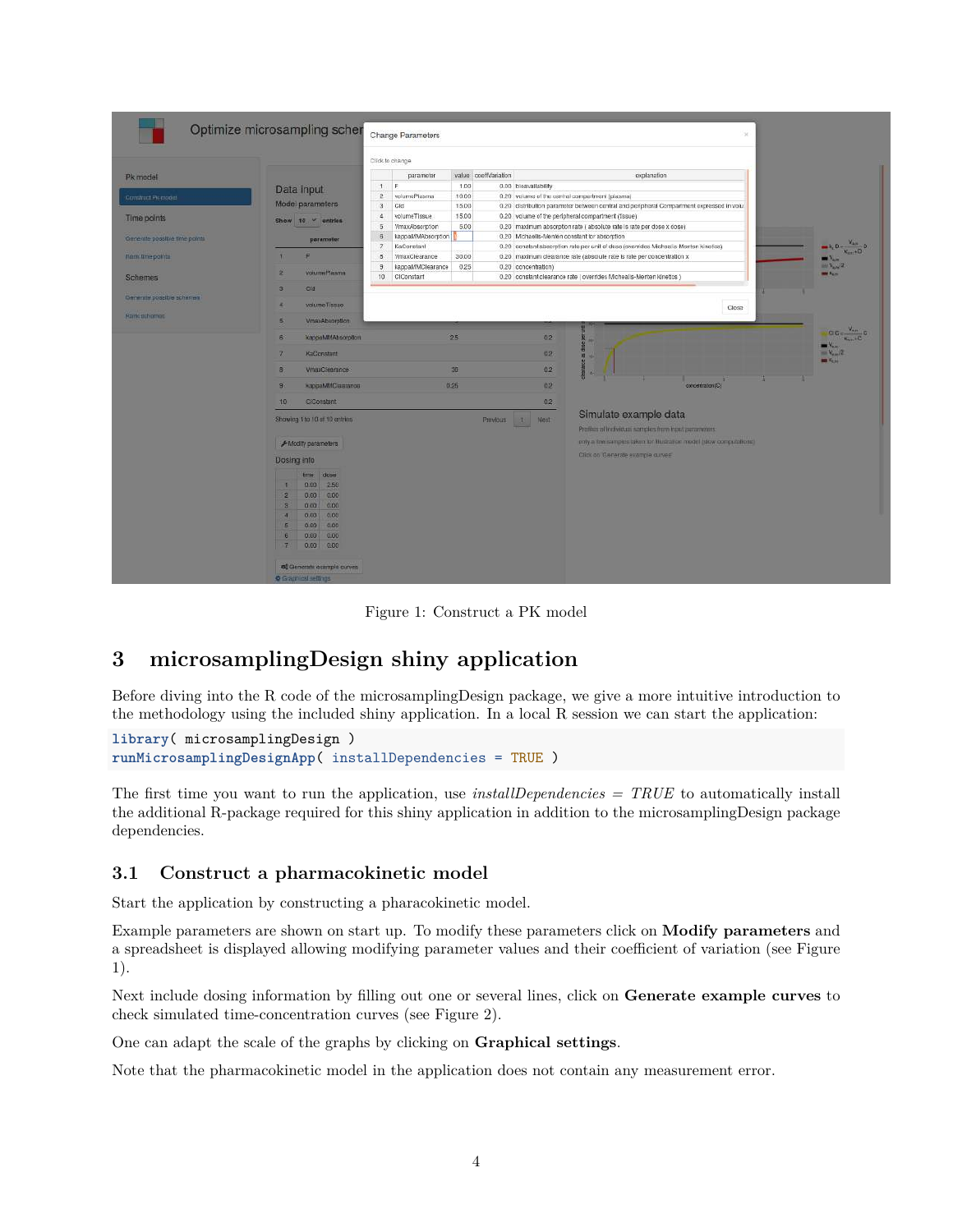

Figure 2: Check model by generating example curves

# **3.2 Generate possible time points**

Time point options are generated from a time constraints table specifying the number of time points per time zone and minimum sampling interval in each row. Note that the endTime is not included in the zone itself but is the startTime of the next zone.

Finally click on the button **Generate time points**, to recieve all possible combinations in table form (see Figure 3).

# **3.3 Rank time points**

Time points options are ranked by measuring the difference between approximating the average timeconcentration curve based on a limited number of time points on sample data and the actual average curve at the maximal number of time points you want to consider. This is a measure of bias caused by choosing a certain time point option rather then sampling at the maximum number of time points.

In the application ranking time points takes 2 steps:

#### **3.3.1 Generate sample data**

Specify the approximate number of animals you would like to use in you scheme and the number of simulated datasets to generate. Then press **Generate data to rank time points**. A selection of simulated data will be displayed (see Figure 4).

#### **3.3.2 Rank time points**

After checking the generatated data, click on **Rank time points** to estimate the bias of each time point option. Calculations might take a few minutes, depending on the the number of simulation samples and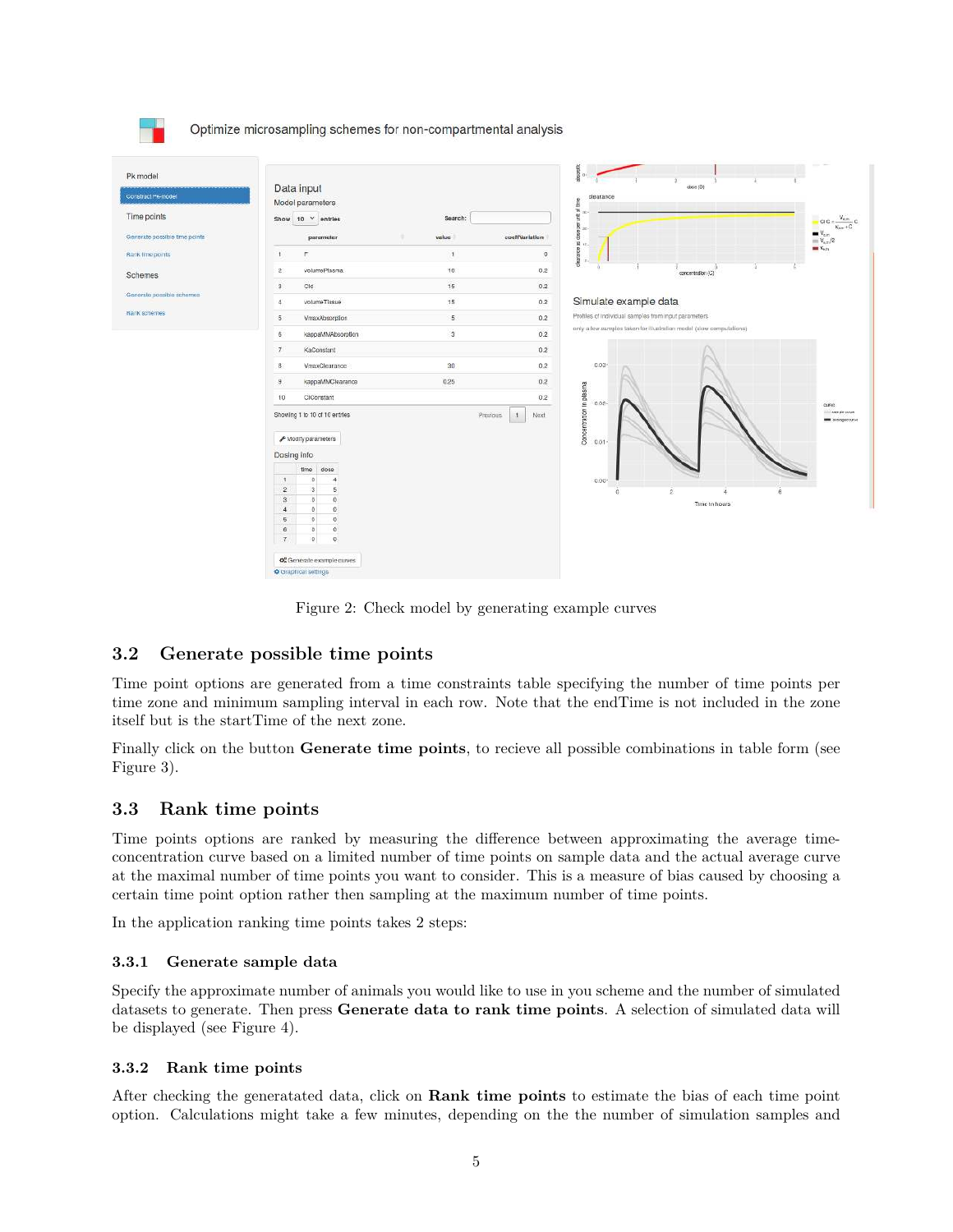

Optimize microsampling schemes for non-compartmental analysis

| Construct Pk-model<br>and a series of the series of the con- | Time constraints<br>O Time constraints |                                |      |                                               |      |  |  |  |  |
|--------------------------------------------------------------|----------------------------------------|--------------------------------|------|-----------------------------------------------|------|--|--|--|--|
| Time points                                                  |                                        |                                |      | startTime endTime nPointsPerZone timeInterval |      |  |  |  |  |
|                                                              | 1                                      | 0.00.                          | 3.00 | 3.00                                          | 0.50 |  |  |  |  |
| Generate possible time points                                | $\overline{2}$                         | 3.00                           | 5.00 | 2.00                                          | 0.50 |  |  |  |  |
|                                                              | $\overline{\mathbf{3}}$                | 0.00                           | 0.00 | 0.00                                          | 0.50 |  |  |  |  |
| <b>Rank time points</b>                                      | 4                                      | 0.00                           | 0.00 | 0.00                                          | 0.50 |  |  |  |  |
|                                                              | 5                                      | 0.00                           | 0.00 | 0.00                                          | 0.50 |  |  |  |  |
| Schemes                                                      | s.                                     | 0.00                           | 0.00 | 0.00                                          | 0.50 |  |  |  |  |
|                                                              | $\overline{7}$                         | 0.00                           | 0.00 | 0.00                                          | 0.50 |  |  |  |  |
| Generate possible schemes                                    |                                        | clear time constraints.        |      |                                               |      |  |  |  |  |
| Rank schemes                                                 | Generate time points                   |                                |      |                                               |      |  |  |  |  |
|                                                              |                                        | <b>QC</b> Generate time points |      |                                               |      |  |  |  |  |

Possible time points

 ${0.5; 1; 1.5; 2; 2.5; 3; 3.5; 4; 4.5; 5}$ 

Time point combinations meeting constraints Number of combinations

| 60                 |                               |                |                         |                                 |                 |                      |
|--------------------|-------------------------------|----------------|-------------------------|---------------------------------|-----------------|----------------------|
|                    | Time point combinations       |                |                         |                                 |                 |                      |
| Show               | $10 \times$ ontries           |                |                         | Search:                         |                 |                      |
|                    | TimePoint1                    | TimePoint2     | TimePoint3              | TimePoint4                      | TimePoint5      | TimePaint6           |
| $\mathfrak{t}$     | 0.5                           | 1              | 1.5                     | 3                               | 3.5             | $\overline{5}$       |
| $\hat{\mathbf{2}}$ | 0.5                           | $\mathbf{1}$   | $\overline{2}$          | 3                               | 3.5             | 5                    |
| $\mathfrak z$      | 0.5                           | ı              | 2.5                     | 3                               | 3.5             | 5                    |
| $\spadesuit$       | 0.5                           | 1.5            | $\overline{2}$          | 3                               | 3.5             | 5                    |
| š.                 | 0.5                           | 1.5            | 25                      | 3                               | 3.5             | $\bar{\mathbf{5}}$   |
| 6                  | 0.5                           | $\hat{z}$      | 2.5                     | 3                               | 3.5             | 5                    |
| 7                  | $\mathbf{1}$                  | 1.5            | $\overline{\mathbf{2}}$ | 3                               | 3.5             | $\overline{5}$       |
| à                  | Ĵ                             | 1.5            | 2.5                     | $\overline{\bf{3}}$             | 3.5             | $\tilde{\mathbf{5}}$ |
| 9                  | 1                             | $\mathfrak{D}$ | 2.5                     | 3                               | 3.5             | $\overline{5}$       |
| 10                 | $1.5\,$                       | $\overline{2}$ | 2.5                     | 3                               | 3.5             | $\frac{1}{2}$        |
|                    | Showing 1 to 10 of 60 entries |                | Provinus                | $\ddot{3}$<br>ž<br>$\mathbf{I}$ | 5<br>$\ddot{a}$ | ñ<br>Next            |

Time in hours

Figure 3: Generate time points

Optimize microsampling schemes for non-compartmental analysis Pk model  $3.5\,$ timePointOption6  $0.5$  $\overline{2}$ 2.5 s Data generation fimePointOption7  $1.5\,$  $\ddot{\rm{2}}$  $3.5$  $\bar{A}$ 3 Construct Pk-model Number of animals per scher  $2.5$  $3.5$ tmePointOption8  $\mathbf{1.5}$ s h  $\epsilon_0$ Time points  $\overline{\mathbf{3}}$  $\mathbf{2}$  $2.5\,$  $_{\rm 3.5}$ tmePointOption9  $\uparrow$ 3 Generate possible line points Number of simulation samples ImePointOplion10 1.5  $2.5$  $_{3.5}$ 2  $\begin{pmatrix} 0 & 0 \\ 0 & 0 \end{pmatrix}$ 1000 .<br>Rank lime poi Showing 1 to 10 of 60 entries Previous  $\begin{array}{|c|c|c|} \hline \textbf{1} & \textbf{2} \end{array}$  $\tilde{\mathbf{5}}$ Next  $\boldsymbol{3}$  $\boldsymbol{4}$  $\ddot{\mathrm{o}}$ Greater number of samples will increase simulation time Schemes og Generale data to rank time points Simulated data Generate possible schemes Rank time points 0.04-**Bank schomas** os Rank time points  $0.0$ Choice of time points entration in plasma Number of top time point options to display  $\widehat{\mathbb{S}}$  $\mathbf{10}$  $0.02$ S  $0.0$ 

 $0.00$ 

Only a selection of data is shown

Figure 4: Generate data to rank time points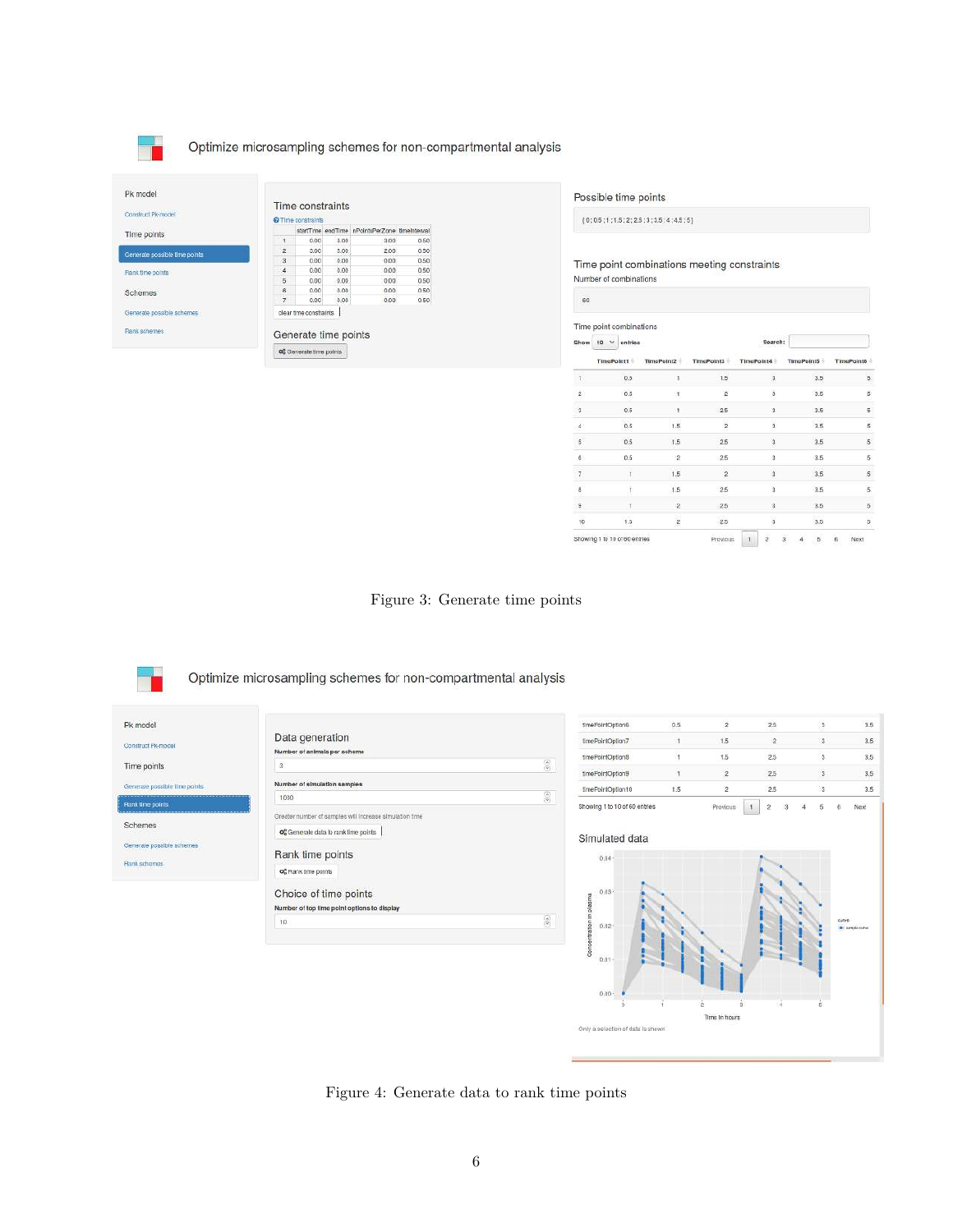|                               |                                                                      |                              | Showing 1 to 10 of 10 entries<br>Chosen sampling points |                       |                         |                   | Previous                   | Nox<br>$\mathbf{t}$  |
|-------------------------------|----------------------------------------------------------------------|------------------------------|---------------------------------------------------------|-----------------------|-------------------------|-------------------|----------------------------|----------------------|
|                               |                                                                      | 10                           | tmePointOption16                                        | 0.002641              | 10                      | 0.5               | $\overline{2}$             | 25                   |
|                               | $10 -$                                                               | $\overline{g}(\overline{y})$ | ImePointOption53                                        | 0.002621              | $\overline{9}$          | 0.5               |                            | 2.5                  |
|                               | Choice of time points<br>Number of top time point options to display |                              | timePointOption56<br>tmePoIntOption55                   | 0.002575<br>0.002579  | $\gamma$<br>$_{\rm 8}$  | 0.5<br>0.5        | $\mathbf{2}$<br>1.5        | 2.5<br>2.5           |
|                               | o <sup>e</sup> Rank lime points                                      |                              | tmePointOption1                                         | 0.001909              | b.                      | 0.5               |                            | 1.5                  |
| Rank schemes                  | Rank time points                                                     | 5                            | EmePointOption3                                         | 0.001894              | 5                       | 0.5               |                            | 2.5                  |
| Generale possible schemes     | og Generate data to rank time points                                 |                              | timePoIntOption2                                        | 0.001864              | $\boldsymbol{A}$        | 0.5               |                            |                      |
| Schemes                       | Greater number of samples will increase simulation time              |                              | timePointOption4                                        | 0.001856              | $\overline{\mathbf{3}}$ | 0.5               | 1.5                        |                      |
| Rank time points              | 1000                                                                 | $\widehat{\mathbf{c}}$       | 1mePaintOpton5                                          | 0 001052              | $\mathbf{R}$            | 0.5               | 1.5                        | 2.5                  |
| Generale possible time points | Number of simulation samples                                         |                              | name<br>EmePaintOpEon6                                  | criterion<br>0.001848 | rank<br>1               | TimePoint1<br>0.5 | TimePoint2<br>$\mathbf{2}$ | TimePoint3 Ti<br>2.5 |
| Time points                   | Number of animals per scheme<br>$\overline{\mathbf{3}}$              | $\frac{1}{2}$                | Show $10 \times$ entries                                |                       |                         |                   | Search:                    |                      |
| Construct Piemodel            | Data generation                                                      |                              | Time point ranking                                      |                       |                         |                   |                            |                      |

Figure 5: Rank time points and select one

time point options. When calculations are finished, time point options are tabulated from small to large deviation from the best accuracy. You can select a time point option by clicking on a row in the time point ranking table (see Figure 5).

# **3.4 Generate possible schemes**

Given the time points, we will construct schemes specifying which subjects are sampled at which time points.

To generate these schemes, fill out the scheme's dimensions and the maximum number of repetitions of individual schemes. You can already assess the possible number of schemes by clicking on **Check number of schemes before constraints** wich is much faster then generating the schemes first. Reconsider scheme dimensions when the number of schemes is too large. The possible number of schemes can also be cut down by imposing *scheme constraints*. Finally click on **Generate schemes** to receive all schemes meeting constraints. This might take a few minutes (see Figure 6).

#### **3.5 Rank schemes**

**TEST** 

Schemes are ranked by their precision of estimating the area under the curve (AUC) and maximum concentration (Cmax) on simulated data.

Again we work in 2 steps:

#### **3.5.1 Generate sample data**

Generate data by specifying the number of simulation samples and click **Generate data to rank schemes** (see Figure 7).

#### **3.5.2 Rank schemes**

After data generation, specify the objective function by attaching a relative importance to different noncompartmental statistics and click on **Rank schemes** (see Figure 8). This might take some time.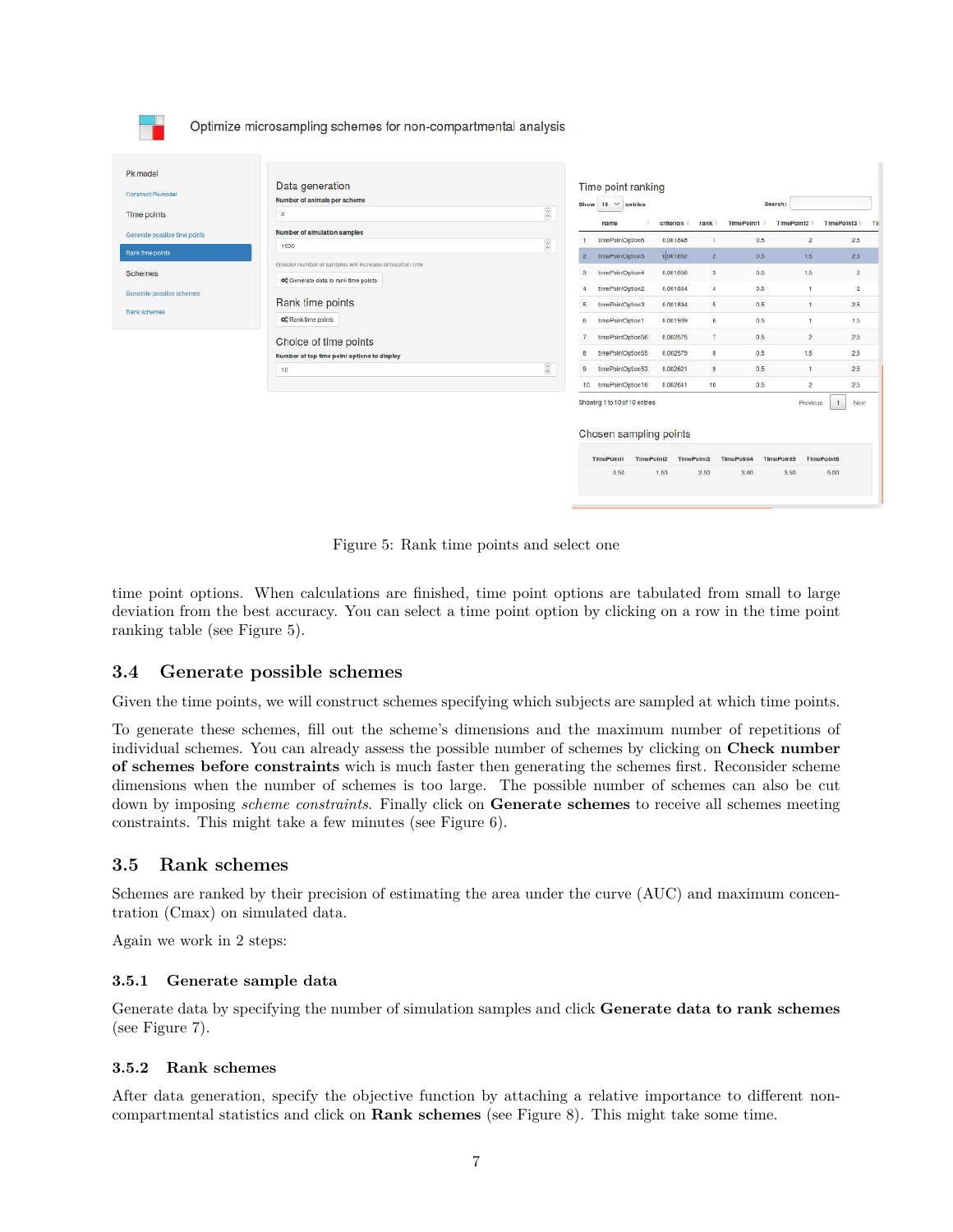Optimize microsampling schemes for non-compartmental analysis

| Pk model                      | Scheme dimensions                                                                                                                              | Time points                   |                                     |          |                                                                   |            |            |            |            |              |
|-------------------------------|------------------------------------------------------------------------------------------------------------------------------------------------|-------------------------------|-------------------------------------|----------|-------------------------------------------------------------------|------------|------------|------------|------------|--------------|
| :Construct Pk-model           | Number of subjects                                                                                                                             | ${0.5:1.5:2.5:3:3.5:5}$       |                                     |          |                                                                   |            |            |            |            |              |
| Time points                   | Number of subjects                                                                                                                             |                               |                                     |          |                                                                   |            |            |            |            |              |
| Generate possible time points | $\mathbb{S}$<br>$\Delta$                                                                                                                       |                               |                                     |          | Number of schemes before applying constraints                     |            |            |            |            |              |
| Rank fime points              | Number of observations per subject<br>min                                                                                                      |                               | 1,001                               |          |                                                                   |            |            |            |            |              |
| Schemes                       | $\frac{1}{2}$<br>$\frac{1}{2}$                                                                                                                 |                               |                                     |          | If too large a number ( 100,000 ), reconsider 'scheme dimensions' |            |            |            |            |              |
| Generate possible schemes     | max<br>$\left( \frac{1}{2},\frac{1}{2}\right)$<br>B                                                                                            |                               |                                     |          | Number of schemes meeting constraints                             |            |            |            |            |              |
| <b>Paris schemes</b>          | Repetition of individual schemes                                                                                                               |                               | 547                                 |          |                                                                   |            |            |            |            |              |
|                               | Waming: repeating individual schemes will greatly increase the possible number of schemes.<br>Maximum number of repetitions individual schemes |                               |                                     |          | Schemes meeting constraints                                       |            |            |            |            |              |
|                               |                                                                                                                                                | $\frac{\partial}{\partial t}$ | Show $10 \times$ entries<br>Search: |          |                                                                   |            |            |            |            |              |
|                               | Scheme constraints                                                                                                                             |                               | schome                              | subject  | timePoint1                                                        | timePoint2 | timePoint3 | timePoint4 | timePoint5 | timePoint6   |
|                               | Scheme constraints                                                                                                                             |                               | scheme1                             | subject1 | <b>Tue</b>                                                        | <b>TUC</b> | true       | true.      | lalse      | true.        |
|                               | value.<br>check<br>minObsPorT ImoPoint<br>2.00                                                                                                 | $\overline{2}$                | scheme1                             | subject2 | 700                                                               | 3'ue       | false      | 710        | true       | true         |
|                               | maxConsecSamples<br>3.00<br>2<br>Choose a constraint<br>1.00<br>э                                                                              | з                             | schemet                             | subject3 | .true                                                             | talse      | taise      | TUC        | true       | truc         |
|                               | 1.00<br>Choose a constraint<br>1.00                                                                                                            | ×                             | schamat                             | subjects | TUB <sup>1</sup>                                                  | 716        | tn.a.      | Tue        | talse      | tnie         |
|                               | Choose a constraint<br>Б.<br>Reset scheme constraints                                                                                          |                               | scheme2                             | subject1 | <b>TUE</b>                                                        | <b>Tue</b> | talse      | true       | true       | true.        |
|                               |                                                                                                                                                | A                             | scheme2                             | subject2 | 300                                                               | 38.80      | true       | $f$ a/se   | true       | true         |
|                               | Generate schemes                                                                                                                               |                               | scheme2                             | subject3 | <b>TUD</b>                                                        | 500        | m.e.       | 0110       | truc       | talse        |
|                               | of Check number of schemes before constraints                                                                                                  |                               | scheme2                             | subjeck  | <b>true</b>                                                       | true       | Talse      | false.     | true.      | Inse-        |
|                               | Too large a number will slow down computation, reconsider scheme dimensions-                                                                   | s                             | scheme3                             | subject1 | <b>aue</b>                                                        | talee      | talse      | tolse      | true.      | Inc          |
|                               | de Generate schemes                                                                                                                            | 10.                           | scheme3                             | subject2 | <b>Tue</b>                                                        | 18.86      | true       | Tue        | true:      | <b>Talse</b> |

Figure 6: Generate schemes

Optimize microsampling schemes for non-compartmental analysis

┱

| Pk model                      |                                                                                 |                                                                             |                                                                                                                    | scheme1        | subject4                             | true  | true          | true        | true   | talse           |
|-------------------------------|---------------------------------------------------------------------------------|-----------------------------------------------------------------------------|--------------------------------------------------------------------------------------------------------------------|----------------|--------------------------------------|-------|---------------|-------------|--------|-----------------|
| Construct Pk-model            | Data generation                                                                 |                                                                             |                                                                                                                    | scheme2        | subject1                             | true: | true          | talse       | tue    | true            |
|                               | Number of simulation samples                                                    |                                                                             | R                                                                                                                  | scheme2        | subject2                             | true  | false         | <b>true</b> | false  | true            |
| Time points                   | 1000                                                                            | $\frac{\langle \hat{\mathbf{r}} \rangle}{\langle \hat{\mathbf{r}} \rangle}$ |                                                                                                                    | scheme2        | subject3                             | true: | true          | true        | tue    | true            |
| Generate possible time points | Take a small number for testing, and a targe number e.g. 1000 for the final run |                                                                             | R                                                                                                                  | scheme2        | subject4                             | true  | true          | false       | faise  | true            |
| <b>Hank time points</b>       | og Generate data to rank schemes                                                |                                                                             | $\mathbf{a}$                                                                                                       | scheme3        | subject1                             | true  | false         | false       | false  | true            |
| <b>Schemes</b>                | <b>Rank Schemes</b>                                                             |                                                                             | 10                                                                                                                 | schama3        | subject2                             | true  | false         | true        | lituo. | true.           |
|                               | Objective function                                                              |                                                                             | Showing 1 to 10 of 2,188 entries<br>1<br>Previous<br>$\overline{2}$<br>$\overline{3}$<br>$\overline{5}$<br>$\cdot$ |                |                                      |       |               |             |        | 219<br>Next     |
| Generate possible schemes     | Relative importance area under the curve (AUC)                                  |                                                                             |                                                                                                                    |                |                                      |       |               |             |        |                 |
| <b>Rank schemes</b>           | 50                                                                              | $\frac{\epsilon}{\epsilon}$                                                 |                                                                                                                    | Simulated data |                                      |       |               |             |        |                 |
|                               | Relative Importance maximum concentration (Cmax)                                |                                                                             |                                                                                                                    |                |                                      |       |               |             |        |                 |
|                               | 50                                                                              | $\frac{\langle \mathbf{a} \rangle}{\langle \mathbf{b} \rangle}$             |                                                                                                                    | 0.06-          |                                      |       |               |             |        |                 |
|                               | O <sub>p</sub> Rank schemes                                                     |                                                                             |                                                                                                                    |                |                                      |       |               |             |        |                 |
|                               |                                                                                 |                                                                             | 68<br>plasm                                                                                                        | 0.04           |                                      |       |               |             |        |                 |
|                               | Choice of Scheme                                                                |                                                                             | 温                                                                                                                  |                |                                      |       |               |             |        | <b>CUPAR</b>    |
|                               | Number of top schemes to display<br>10                                          | $\langle \hat{e} \rangle$                                                   |                                                                                                                    |                |                                      |       |               |             |        | · single curve: |
|                               |                                                                                 |                                                                             | concentration                                                                                                      | D.02           |                                      |       |               |             |        |                 |
|                               |                                                                                 |                                                                             |                                                                                                                    |                |                                      |       |               |             |        |                 |
|                               |                                                                                 |                                                                             |                                                                                                                    |                |                                      |       |               |             |        |                 |
|                               |                                                                                 |                                                                             |                                                                                                                    | 0.00           |                                      |       |               |             |        |                 |
|                               |                                                                                 |                                                                             |                                                                                                                    | o              |                                      |       | Time in hours | 4           |        |                 |
|                               |                                                                                 |                                                                             |                                                                                                                    |                | Clash a coinciling of date in chosen |       |               |             |        |                 |

Figure 7: Generate data to rank schemes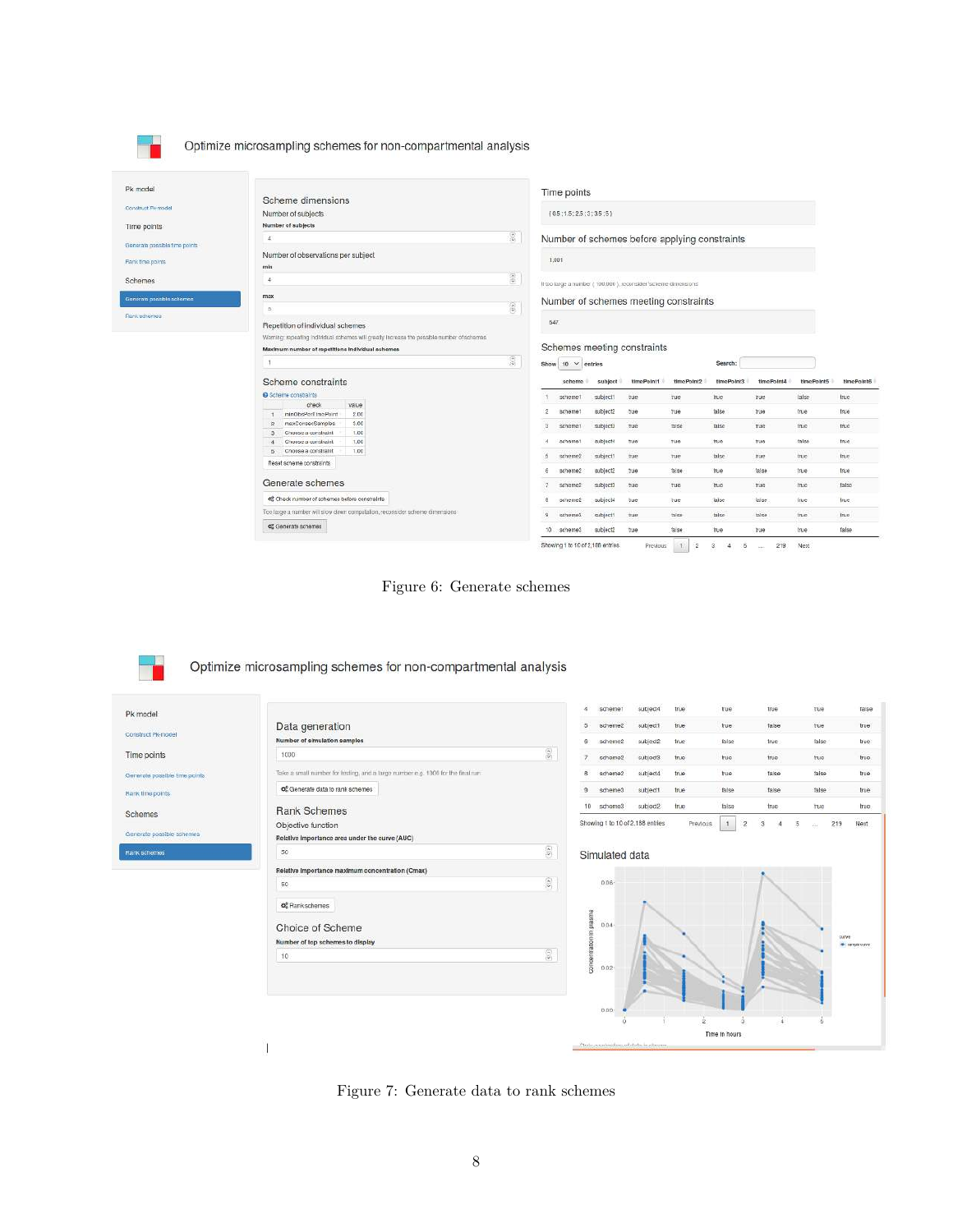|                                                   | Summary report<br>& Generale report                                                                                  |                        |                  | subject2<br>true.<br>subject3<br>true<br>subject4 true | tue<br>false<br>false | talse<br>true<br>false | true<br>false<br>true          | true.<br>true<br>true.                 | false<br>true:<br>true |
|---------------------------------------------------|----------------------------------------------------------------------------------------------------------------------|------------------------|------------------|--------------------------------------------------------|-----------------------|------------------------|--------------------------------|----------------------------------------|------------------------|
|                                                   | Choice of Scheme<br>Number of top schemes to display<br>5 <sub>2</sub>                                               | $\widehat{\mathbf{c}}$ | Show<br>subject1 | 10 Y entries<br>timePoint1<br>true                     | timePoint2<br>true    | timePoint3<br>true     | Search:<br>timePoint4<br>talse | timePoint5<br>true.                    | timePoInt6<br>false.   |
|                                                   | Relative importance maximum concentration (Cmax)<br>50<br><b>o</b> <sup>e</sup> Rank schemes                         | $\frac{1}{Q_1}$        |                  | Showing 1 to 5 of 5 entries<br>Chosen scheme           |                       |                        |                                | Previous                               | Next                   |
| <b>Rank schemes</b>                               | 50                                                                                                                   | $\widehat{g}$<br>5     |                  | schems87                                               | 0.000099              | 0.000017               |                                | 0.614482496676645                      | 5                      |
| Generale possible schemes                         | Objective function<br>Relative Importance area under the curve (AUC)                                                 |                        | 3                | scheme267<br>scheme50                                  | 0.000098<br>0.000099  | 0.000017<br>0.000017   |                                | 0.613058145990248<br>0.614293625211224 | $\alpha$<br>ă          |
| Schemes                                           | <b>Rank Schemes</b>                                                                                                  |                        | $\mathbf{2}$     | scheme89                                               | 0.000098              | 0.000017               |                                | 0.612828511928707                      | $\mathfrak{D}$         |
| Generate possible time points<br>Rank time points | Take a small number for testing, and a large number e.g. 1000 for the final run.<br>OS Generale data to rank schemes |                        |                  | name<br>scheme39                                       | var auc<br>0.000098   | var cMax<br>0.000017   |                                | criterion<br>0.611456023930336         | rank                   |
| Time points                                       | 1000                                                                                                                 | $\hat{q}(\hat{y})$     |                  | Show 10 V entries                                      |                       |                        | Search:                        |                                        |                        |
| Pk model<br>Construct Pik-model                   | Data generation<br>Number of simulation samples                                                                      |                        |                  | Only a selection of data is shown.<br>Scheme ranking   |                       |                        |                                |                                        |                        |

Figure 8: Rank schemes

Finally select a scheme by clicking on the **Scheme ranking** table.

When a final scheme is chosen, first click on **Generate report** and next on **Download report** to recieve a word document summarizing the main results.

# **4 Finding optimal designs using code**

#### **4.1 Settings**

```
settings <- list()
settings$nSamples <- 100 # increase for real life example
set.seed(124)
```
#### **4.2 Construct a pharmacokinetic model**

```
library( microsamplingDesign )
pkModel <- getExamplePkModel()
```
some useful functions:

```
modelParameters <- getParameters( pkModel )
knitr::kable( modelParameters[ , c(1:2) ] )
```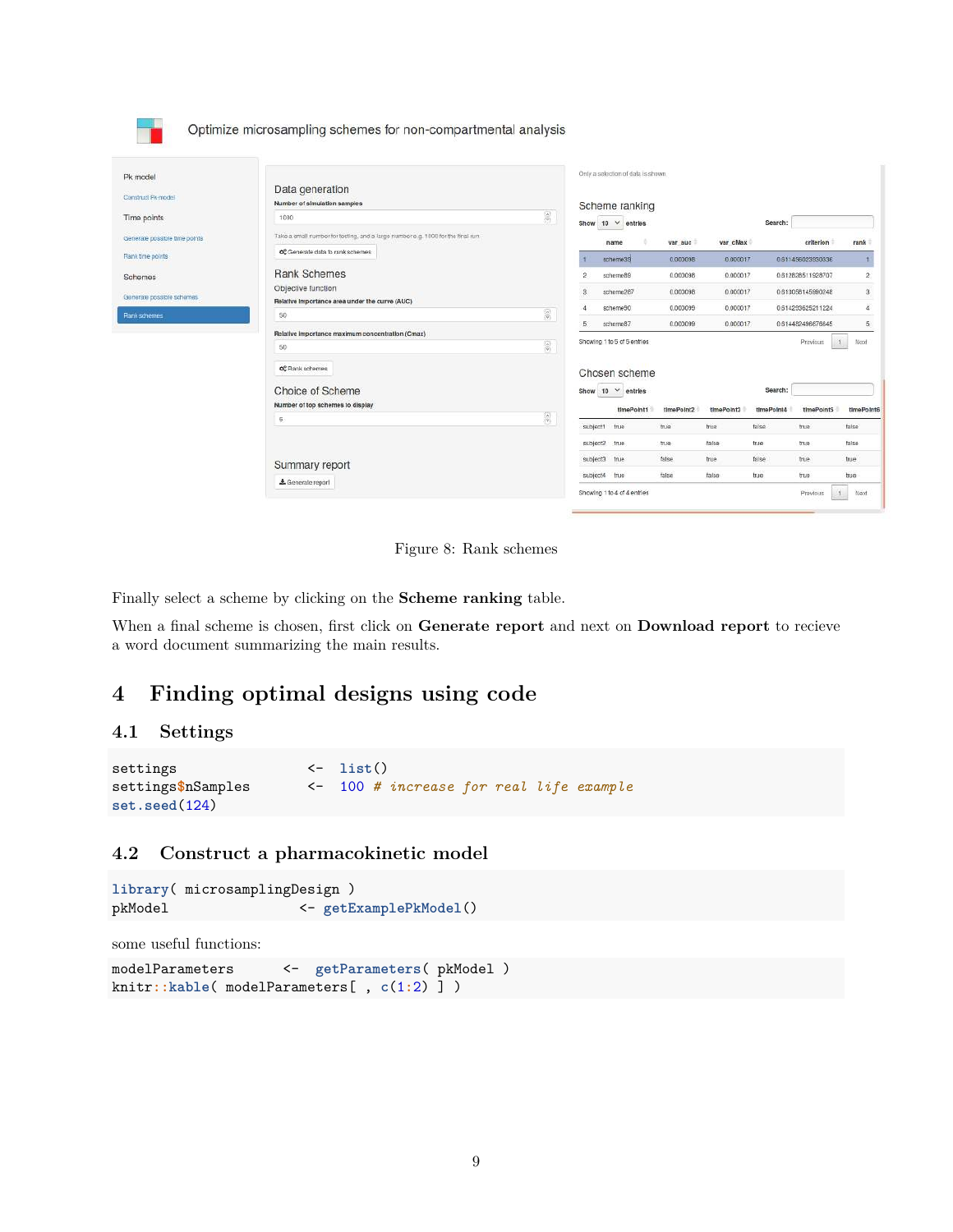| parameter         | value |
|-------------------|-------|
| F                 | 1.00  |
| volumePlasma      | 10.00 |
| Cld               | 15.00 |
| volumeTissue      | 15.00 |
| VmaxAbsorption    | 5.00  |
| kappaMMAbsorption | 2.50  |
| KaConstant        | NA    |
| VmaxClearance     | 30.00 |
| kappaMMClearance  | 0.25  |
| $CIC$ onstant     | ΝA    |
|                   |       |

To generate your own pharmacokinitic model see:

?construct2CompModel

#### **4.3 Generate time points**

Possible time points are generated from a full set of time points:

```
fullTimePointsEx <- seq( 0 , 16 , 0.5 )
print( fullTimePointsEx )
#> [1] 0.0 0.5 1.0 1.5 2.0 2.5 3.0 3.5 4.0 4.5 5.0 5.5 6.0 6.5
#> [15] 7.0 7.5 8.0 8.5 9.0 9.5 10.0 10.5 11.0 11.5 12.0 12.5 13.0 13.5
#> [29] 14.0 14.5 15.0 15.5 16.0
```
With the choice of options constraints by *timeZones*:

```
#timeZonesEx <- getExampleTimeZones()
timeZonesEx <- data.frame( startTime = c( 0 , 2 , 3 ) ,
 endTime = c( 2 , 3 , 16 ) ,
 nPointsPerZone = c( 2 , 1 , 2 ) )
knitr::kable( timeZonesEx )
```

| startTime   endTime | nPointsPerZone |
|---------------------|----------------|
|                     |                |
|                     |                |
|                     |                |

*timeZones* concept is defined such that : time zero is never included, last timePoint is always included.

Correct names should be used!

Now we can generate all time point options from a vector of possible time points under constraints defined in *timeZones*:

```
setOfTimePoints <- getAllTimeOptions( timeZones = timeZonesEx ,
   fullTimePoints = fullTimePointsEx )
# ?SetOfTimePoints # class definition
#str( setOfTimePoints ) # to see all slots in the example
slotNames( setOfTimePoints )
#> [1] ".Data" "fullTimePoints" "nFullTimePoints"
#> [4] "nTimePointsSelect" "nTimePointOptions" "ranking"
```

```
knitr::kable( head( getData( setOfTimePoints) ) )
```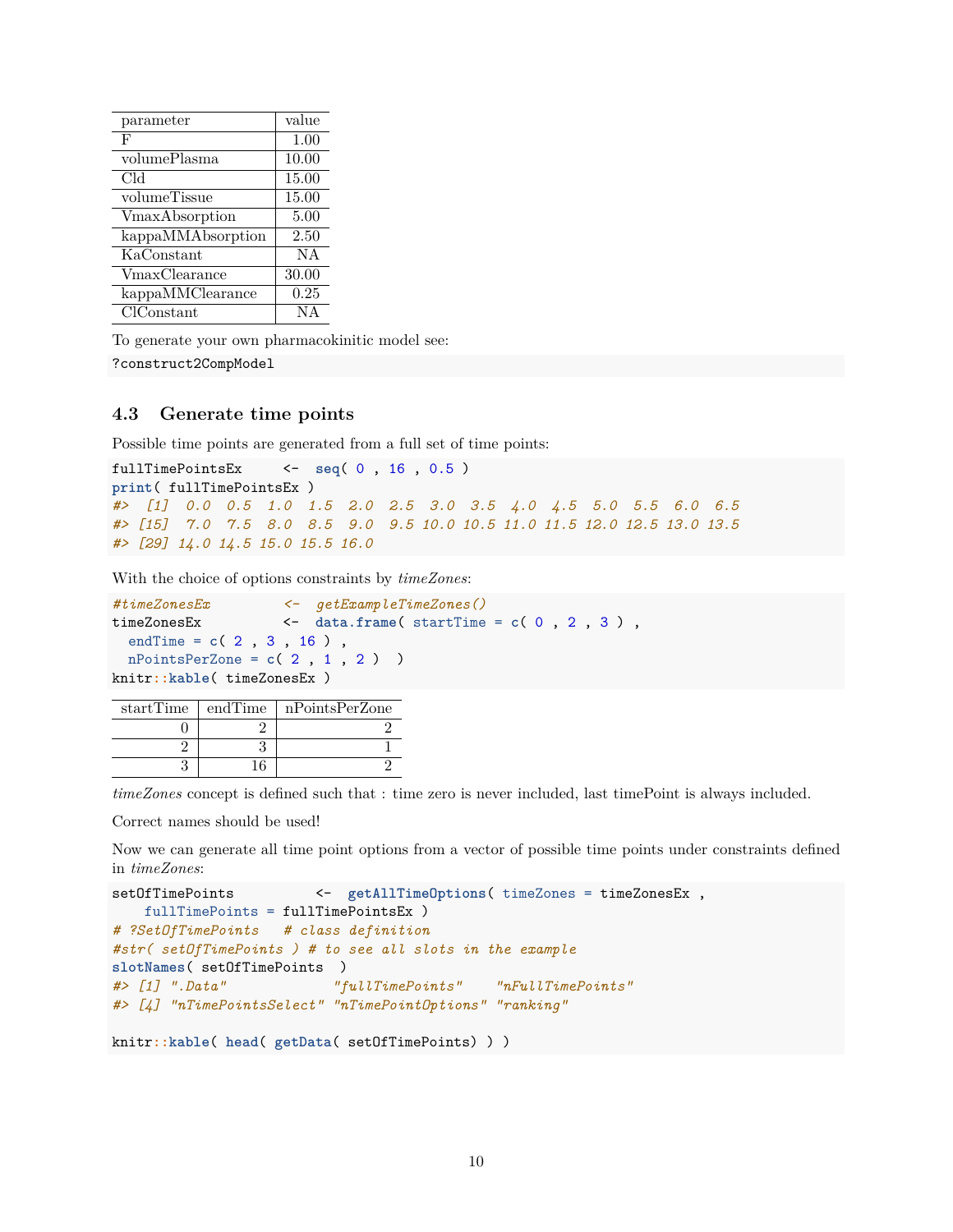| TimePoint1 | TimePoint2 | TimePoint3 | TimePoint4 | TimePoint <sub>5</sub> | TimePoint6 |
|------------|------------|------------|------------|------------------------|------------|
| $0.5\,$    | $1.0\,$    | 2.0        | ച          | 3.5                    | 16         |
| 0.5        | $1.5\,$    | 2.0        | ച          | 3.5                    |            |
| $1.0\,$    | $1.5\,$    | 2.0        | $\Omega$   | 3.5                    |            |
| 0.5        | 1.0        | 2.5        | $\Omega$   | 3.5                    | 16         |
| 0.5        | $1.5\,$    | 2.5        | $\Omega$   | 3.5                    |            |
| $1.0\,$    | $1.5\,$    | 2.5        | $\Omega$   | 3.5                    |            |
|            |            |            |            |                        |            |

knitr**::kable**( **tail**( **getData**( setOfTimePoints) ) )

|                     | TimePoint1 | TimePoint2       | TimePoint3 | TimePoint4 | TimePoint5 | TimePoint <sub>6</sub> |
|---------------------|------------|------------------|------------|------------|------------|------------------------|
| timePointOption1945 | 0.5        | 1.0 <sub>1</sub> | 2.0        | 15         | 15.5       | 16                     |
| timePointOption1946 | 0.5        | $1.5\,$          | 2.0        | 15         | $15.5\,$   | 16                     |
| timePointOption1947 | $1.0\,$    | $1.5\,$          | 2.0        | 15         | 15.5       | 16                     |
| timePointOption1948 | 0.5        | $1.0\,$          | 2.5        | 15         | 15.5       | 16                     |
| timePointOption1949 | $0.5\,$    | $1.5\,$          | 2.5        | 15         | 15.5       | 16                     |
| timePointOption1950 | 1.0        | $_{1.5}$         | 2.5        | 15         | 15.5       | 16                     |

note 0 never chosen , time 16 always included

### **4.4 Rank time points**

To rank the timePoint options inside a *SetOfTimePoints* object , we first need to simulate *PkData*.

```
model <- getExamplePkModel()
fullTimePoints <- getTimePoints( setOfTimePoints )
pkDataForTimePoints <- getPkData( pkModel = model , timePoints = fullTimePoints ,
 nSubjectsPerScheme = 5 , nSamples = settings$nSamples )
plotObject( pkDataForTimePoints , nCurves = 5 )
```


This is just small number of samples, in reality one would use a larger number such as 1000.

We can than use the rank function to find the optimal time points:

```
rankedTimePoints <- rankObject( setOfTimePoints , pkData = pkDataForTimePoints ,
       nGrid = 150 , nSamplesAvCurve = settings$nSamples )
rankingTimePoints <- getRanking( rankedTimePoints )
knitr::kable( head( rankingTimePoints ) )
```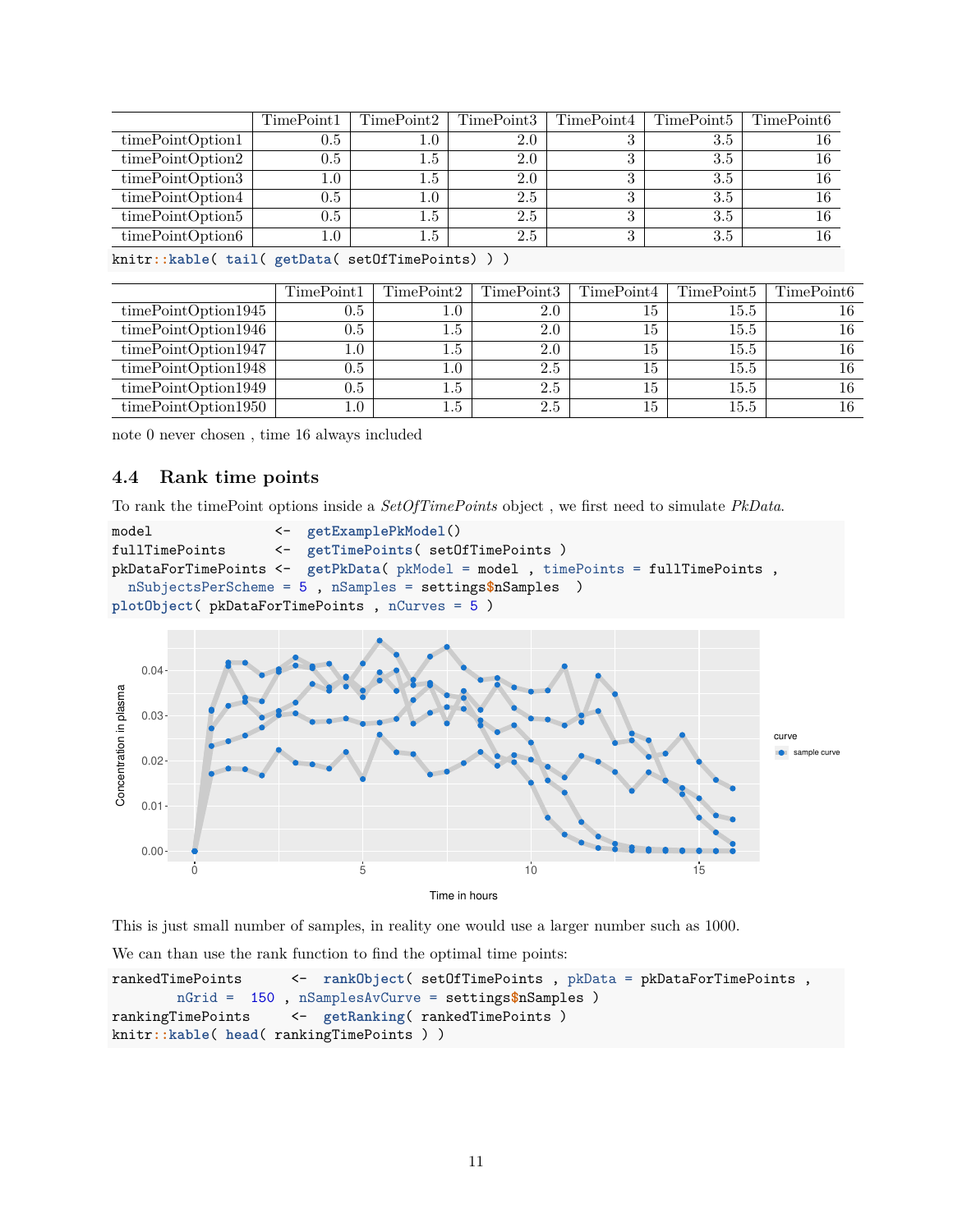| name                                                                 | criterion | rank           |                   |                                                   |      |  |  |
|----------------------------------------------------------------------|-----------|----------------|-------------------|---------------------------------------------------|------|--|--|
| timePointOption1306                                                  | 0.0055133 |                |                   |                                                   |      |  |  |
| timePointOption1216                                                  | 0.0055254 | $\overline{2}$ |                   |                                                   |      |  |  |
| timePointOption1300                                                  | 0.0055293 | 3 <sup>1</sup> |                   |                                                   |      |  |  |
| timePointOption1307                                                  | 0.0055303 | $\overline{4}$ |                   |                                                   |      |  |  |
| timePointOption1217                                                  | 0.0055424 | $5^{\circ}$    |                   |                                                   |      |  |  |
| timePointOption1301                                                  | 0.0055463 | 6              |                   |                                                   |      |  |  |
| $#knitr::kable(tail(rankingTimePoints))$                             |           |                |                   |                                                   |      |  |  |
| indTimeChoice                                                        |           |                |                   | $\leftarrow$ getTopNRanking(rankingTimePoints, 1) |      |  |  |
| bestTimeChoice                                                       |           |                |                   | <- setOfTimePoints[ indTimeChoice,                |      |  |  |
| bestTimeChoice                                                       |           |                |                   |                                                   |      |  |  |
| #> TimePoint1 TimePoint2 TimePoint3 TimePoint4 TimePoint5 TimePoint6 |           |                |                   |                                                   |      |  |  |
| #<br>0.5                                                             |           |                | $1.0$ $2.5$ $8.0$ | 14.5                                              | 16.0 |  |  |

#### **4.5 Generate possible schemes**

timePointsChoice <- bestTimeChoice

To generate schemes we can define additional constraints:

constraintsExample <- **getConstraintsExample**()[**c**( 2 , 4 ) , ] knitr**::kable**( constraintsExample )

| check              | level         | value |
|--------------------|---------------|-------|
| maxConsecSamples   | subject       |       |
| minObsPerTimePoint | $\mid$ scheme |       |

Constraints are defined on 2 levels: *subject* or *scheme*.

```
setOfSchemes <- getSetOfSchemes( minNSubjects = 4 , maxNSubjects = 5 ,
   minObsPerSubject = 4, maxObsPerSubject = 5,
   timePoints = timePointsChoice , constraints = constraintsExample ,
   maxRepetitionIndSchemes = 1 , maxNumberOfSchemesBeforeChecks = 10^8 )
slotNames( setOfSchemes )
#> [1] ".Data" "timePoints" "nSchemes"
#> [4] "nSubjects" "designConstraints" "ranking"
```
The number of combinations can get get very large especially with maxRepetitionIndSchemes  $> 1$ .

#### **4.6 Rank schemes**

To rank schemes, we need matching Pkdata (number of animals and timePoints):

```
timePointsEx <- getTimePoints( setOfSchemes )
pkData <- getPkData( pkModel, timePoints = timePointsEx ,
 nSubjectsPerScheme = 5 , nSamples = settings$nSamples )
plotObject( pkData , nCurves = 7 , addZeroIsZero = TRUE )
```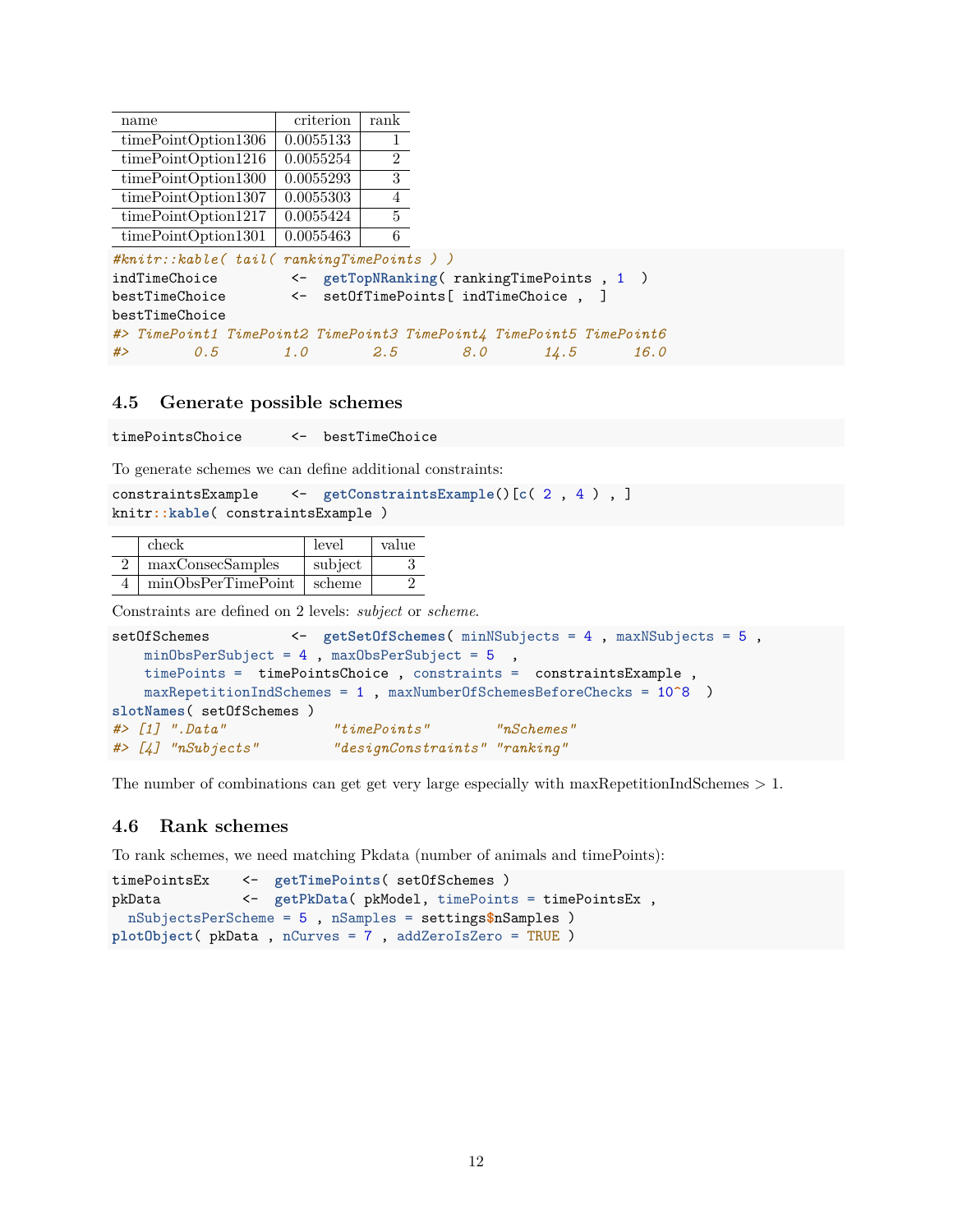

To rank schemes, we have to define an objective function, based on the a scheme based statistic ( AUC , . . . ) a weight representing its relative importance.

```
exampleObjective <- data.frame(
  criterion = c( "auc" , "cMax" , "tMax" ) ,
  weight = c( 9 , 1, 1 ) )
knitr::kable( exampleObjective )
```

| criterion     | weight |
|---------------|--------|
| $_{\rm{auc}}$ | g      |
| $_{\rm cMax}$ |        |
| tMax          |        |

But be carefull cMax and tMax might be very variable when multiple doses are administered.

```
setOfSchemesRanked <- rankObject(setOfSchemes , pkData = pkData ,
 objective = exampleObjective, varianceMeasure = "var", scaleWith = "max")
#> start Ranking Schemes on cluster with 1 cores
schemeRanking <- getRanking( setOfSchemesRanked )
knitr::kable( head( schemeRanking ) )
```

| name       | var auc   | var cMax    | var tMax | criterion | rank |
|------------|-----------|-------------|----------|-----------|------|
| scheme2174 | 0.0038693 | 8.35e-05    | 5.923712 | 0.3944018 |      |
| scheme1117 | 0.0038757 | $7.02e-0.5$ | 7.022727 | 0.3984378 | 2    |
| scheme1083 | 0.0039049 | $7.02e-0.5$ | 7.022727 | 0.4006205 | 3    |
| scheme1520 | 0.0040224 | $7.02e-0.5$ | 7.022727 | 0.4093937 |      |
| scheme1554 | 0.0040353 | $7.02e-0.5$ | 7.022727 | 0.4103594 | 5    |
| scheme1759 | 0.0041947 | $7.51e-0.5$ | 6.038283 | 0.4151664 |      |

knitr**::kable**( **tail**( schemeRanking ) )

|      | name      | var auc   | var cMax  | var tMax | criterion | rank |
|------|-----------|-----------|-----------|----------|-----------|------|
| 2272 | scheme92  | 0.0109541 | 0.0001181 | 6.096364 | 0.9445893 | 2272 |
| 2273 | scheme295 | 0.0105663 | 0.0001506 | 7.516439 | 0.9478580 | 2273 |
| 2274 | scheme367 | 0.0104885 | 0.0001597 | 7.754015 | 0.9494683 | 2274 |
| 2275 | scheme218 | 0.0107443 | 0.0001266 | 8.381313 | 0.9563801 | 2275 |
| 2276 | scheme219 | 0.0109218 | 0.0001298 | 7.503510 | 0.9626993 | 2276 |
| 2277 | scheme365 | 0.0108802 | 0.0001506 | 7.516439 | 0.9713021 | 2277 |
|      |           |           |           |          |           |      |

indTopSchemes <- **getTopNRanking**( schemeRanking , nSelect = 1 ) indBottomSchemes <- getTopNRanking( schemeRanking, nSelect = 1, top = FALSE)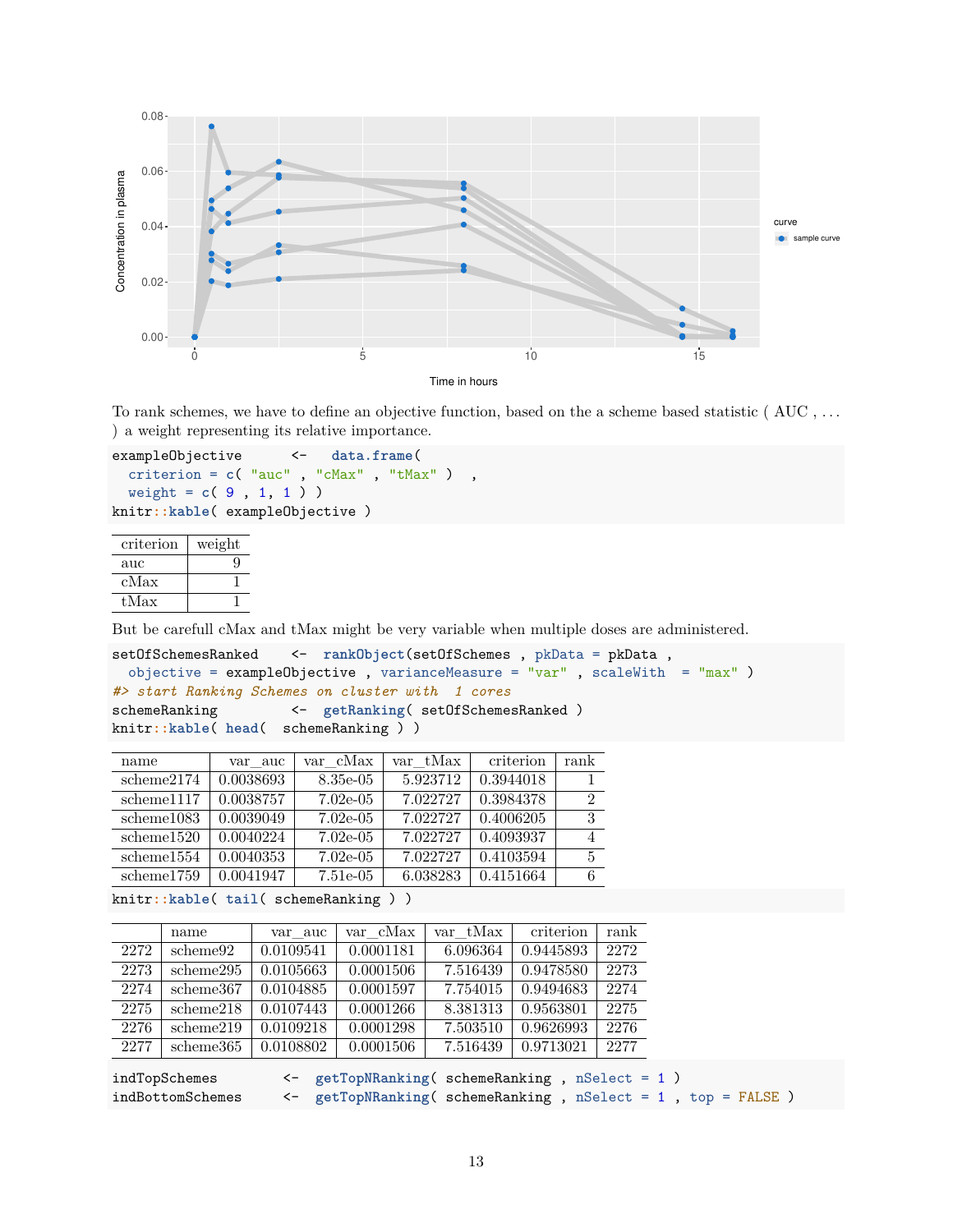|          | timePoint1   | timePoint2   | timePoint3   | timePoint4  | timePoint <sub>5</sub> | timePoint <sub>6</sub> |
|----------|--------------|--------------|--------------|-------------|------------------------|------------------------|
| subject1 | TRUE         | <b>FALSE</b> | <b>TRUE</b>  | <b>TRUE</b> | <b>TRUE</b>            | <b>FALSE</b>           |
| subject2 | TRUE         | FALSE        | <b>TRUE</b>  | <b>TRUE</b> | <b>FALSE</b>           | TRUE                   |
| subject3 | TRUE         | <b>FALSE</b> | <b>FALSE</b> | TRUE        | TRUE                   | TRUE                   |
| subject4 | <b>FALSE</b> | TRUE         | <b>FALSE</b> | TRUE        | TRUE                   | <b>TRUE</b>            |
| subject5 | TRUE         | TRUE         | <b>TRUE</b>  | FALSE       | <b>TRUE</b>            | <b>TRUE</b>            |

bestScheme <- setOfSchemesRanked[,, indTopSchemes] knitr**::kable**( bestScheme )

worstScheme <- setOfSchemesRanked[ , , indBottomSchemes ] knitr**::kable**( worstScheme )

|                              | timePoint1   | timePoint2   | timePoint3   | timePoint4   | timePoint <sub>5</sub> | timePoint <sub>6</sub> |
|------------------------------|--------------|--------------|--------------|--------------|------------------------|------------------------|
| subject1                     | TRUE         | TRUE         | <b>FALSE</b> | TRUE         | <b>FALSE</b>           | TRUE                   |
| subject2                     | TRUE         | <b>TRUE</b>  | <b>FALSE</b> | <b>FALSE</b> | TRUE                   | TRUE                   |
| $\overline{\text{subject3}}$ | TRUE         | <b>FALSE</b> | TRUE         | <b>FALSE</b> | TRUE                   | TRUE                   |
| $\overline{\text{subject4}}$ | <b>FALSE</b> | TRUE         | TRUE         | <b>TRUE</b>  | <b>FALSE</b>           | TRUE                   |
| subject5                     | <b>FALSE</b> | <b>FALSE</b> | <b>FALSE</b> | <b>FALSE</b> | <b>FALSE</b>           | <b>FALSE</b>           |

# **5 Advanced options**

# **5.1 Parallelization**

Parallelization by forking is supported on linux machines and can be used to seed up simulating pkData, generating or ranking timepoints or schemes. You need to specify the number of cores inside these functions (*nCores*):

```
setOfSchemesRanked <- rankObject(setOfSchemes , pkData = pkData , objective = exampleObjective , varianceMeasure = "var" , scaleWith = "m
                                                   varianceMeasure = "var" , scaleWith = "max" ,
 nCores = 2)
```
# **5.2 Working with ranges**

Using ranges of parameters is also supported, see

?rankObjectWithRange

for details.

# **6 Memo of main functions**

# **6.1 Data generation**

- *getExamplePkModel*: Get an example of a PkModel
- *construct2CompModel* Construct your own 2 compartmental model
- *getPkData* to generate data from your a PkModel
- *plotObject* visualize model or data

# **6.2 Generate and rank time points**

- *getAllTimeOptions*
- *getPkData*
- *rankObject*